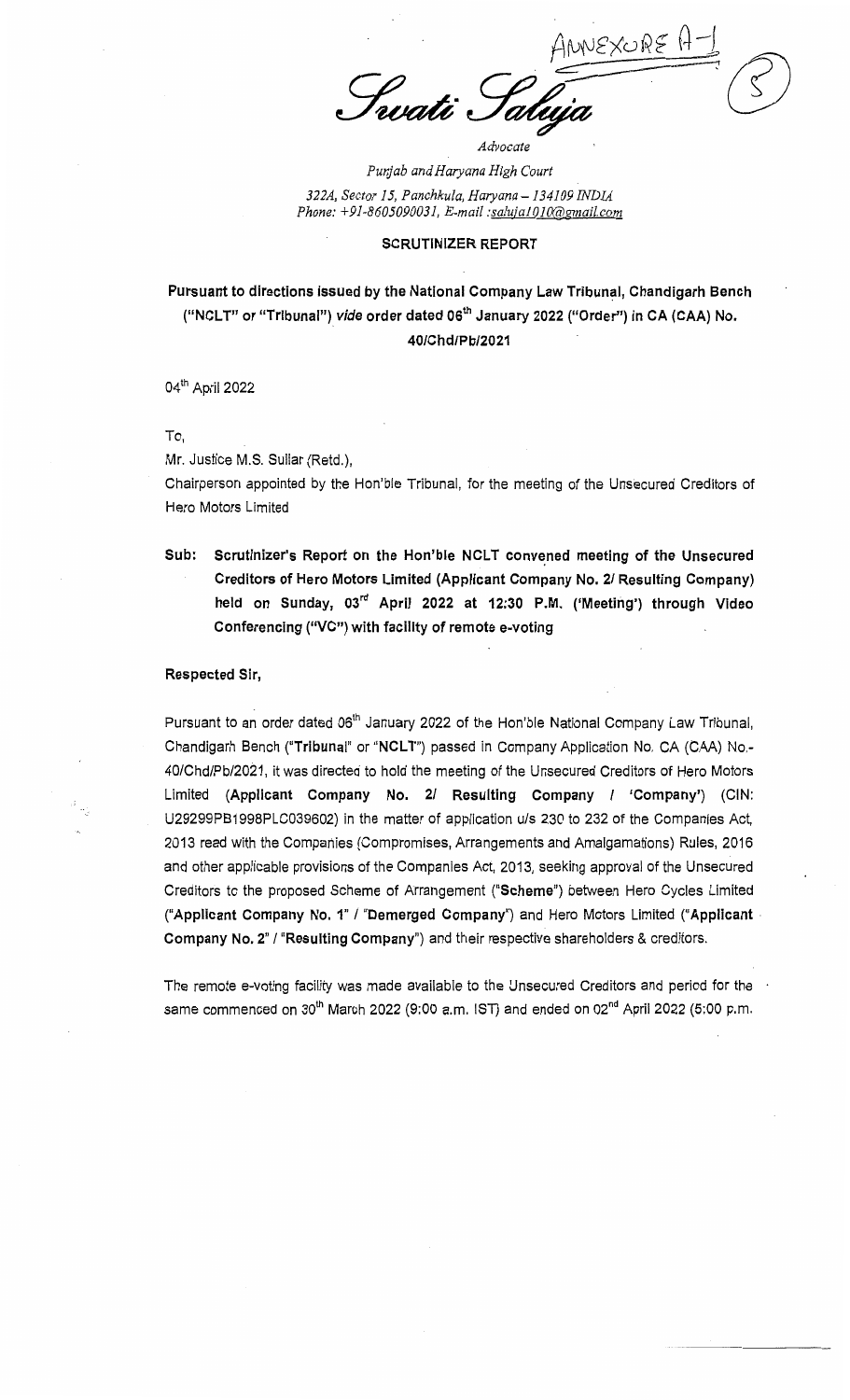evati S

*Pwijab and Hmyana High Court 322A, Sector 15, Panchkula, Haryana-134109 INDM Phone: +91-8605090031, E-mail :salujalOJO@gmail.com* 

IST). Further, meeting of the Unsecured Creditors of the Company was held on Sunday, 03<sup>rd</sup> April 2022 at 12:30 P.M. through video conferencing **("Meeting"),** for the purpose of seeking their approval to the following resolution:

"RESOLVED THAT pursuant to the provisions of Sections 230-232 and other applicable provisions of the Companies Act, 2013, the rules, circulars and notifications made thereunder (including any statutory modification or re-enactment thereof) as may be applicable, and subject to the provisions of the Memorandum and Articles of Association of the Company and subject to the approval of Hon'ble National Company Law Tribunal, Bench at Chandigarh ("Tribunal" or ''NCL T'') and subject to such other approvals, permissions and sanctions of regulatory and other authorities, as may be necessary and subject to such conditions and modifications as may be prescribed or imposed by NCLT or by any regulatory or other authorities, while granting such consents, approvals and permissions, which may be agreed to by the Board of Directors of the Company (hereinafter referred to as the "Board", which term shall be deemed to mean and include one or more Committee(s) constituted/to be constituted by the Board or any person(s) which the Board may nominate to exercise its powers including the powers conferred by this resolution), approval of the Unsecured Creditors of the Company, be and is hereby accorded to the Scheme of Arrangement amongst Hero Cycles Limited ("Demerged Company'} and Hero Motors Limited{"Resulting Company') and their respective shareholders & creditors ('Scheme/."

**"RESOLVED FURTHER THAT** the Board be and is hereby authorized to do all such acts, deeds, matters and things, as *it* may, in its absolute discretion deem requisite, desirable, appropriate or necessary to give effect to this resolution and effectively implement the Scheme and to accept such modifications, amendments, limitations and/or conditions, if any, (including withdrawal of the Scheme), which may be required and/or imposed by the NCLT while sanctioning the Scheme or by any authorities under law, or as may be required for the purpose of resolving any questions or doubts or difficulties that may arise in giving effect to the Scheme, as the Board may deem fit and proper."

I, Swati Saluja, Advocate, appointed by the Hon'ble National Company Law Tribunal, Chandigarh Bench, vide its Order dated  $6<sup>th</sup>$  January 2022, as the Scrutinizer for the meeting of the Unsecured Creditors of Hero Motors Limited ("Applicant Company No. 2" / "Resulting **Company")** held on Sunday, 03rd April 2022 at 12:30 P.M. through video conferencing with facility of remote e-voting.

As a Scrutinizer, my responsibility was to ensure that the voting process in the Hon'ble Tribunal convened Meeting was conducted in a fair and transparent manner and based on the votes cast during the remote e-voting window as well as by way of e-voting during the meeting, to submit the Scrutinizer's Report on the voting to the Chairman appointed for the Meeting.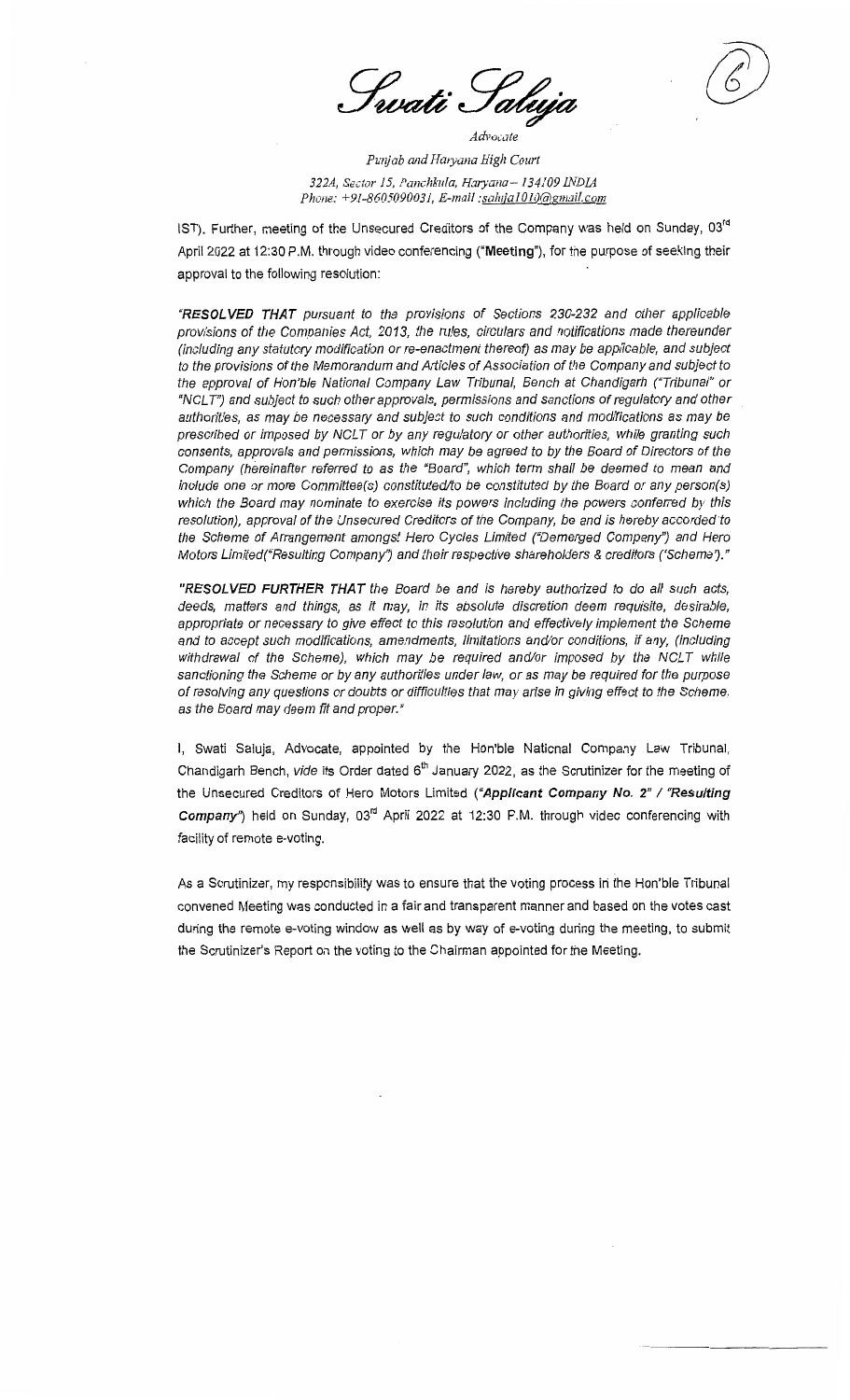evati S tal

*Punjab and Haryana High Court 322A, Se.::tor 15, Panchkula, Hmyana-134109 INDIA Phone.· +91-8605090031, E-mail:salujalOlO@rmwiLcom* 

It may be noted that the management of the Company is responsible to ensure the compliance with the requirements of the Companies Act, 2013 and rules made thereunder and as well the directions issued by the Hon'ble National Company Law Tribunal, Chandigarh Bench vide its order dated 06<sup>th</sup> January 2022.

I do hereby submit my report as under:

- 1. The Cut-off Date for the purpose of determining the Unsecured Creditors entitled to vote in the NCLT convened meeting of the Unsecured Creditors of the Company was 30<sup>th</sup> June 2021 **('Cut-off Date').**
- 2. As on Cut-off date there were 11 (Eleven) Unsecured Creditors in the Company. The amount due to Unsecured Creditors as on Cut-off date was Rs. 1,62,05,042/- (Rupees One Crore Sixty Two Lakh Five Thousand Forty Two Only).
- 3. The Company had completed the dispatch of Notice of meeting of Unsecured Creditors by 28<sup>th</sup> February 2022 along with relevant annexures, to the unsecured Creditors of the Company in compliance of paras no. VIII, IX, X and XII of the order dated 06.01.2022.
- 4. The Company had also published in Newspaper Advertisement in (i) Indian Express (English, Chandigarh), in the English language and (ii) translation thereof in Jagbani (Punjabi, Ludhiana Edition), in Punjabi language on 01<sup>st</sup> March 2022 in compliance of para no. XI of the order dated 06.01.2022.
- 5. As per the order of NCLT dated  $06<sup>th</sup>$  January 2022 the quorum fixed for the meeting of the Unsecured Creditors of the Company was 7 (Seven) in number or 40% in value of the total Unsecured Creditor of the Company. It was also directed that if the required Quorum is not present at the commencement of meeting, then the meeting will be adjourned for 30 minutes, and thereafter the persons present and voting shall be deemed to constitute the quorum.
- 6. National securities Depository Limited **("NSDL")** was appointed to provide the necessary platform for the facility of remote e-voting, holding the meeting through video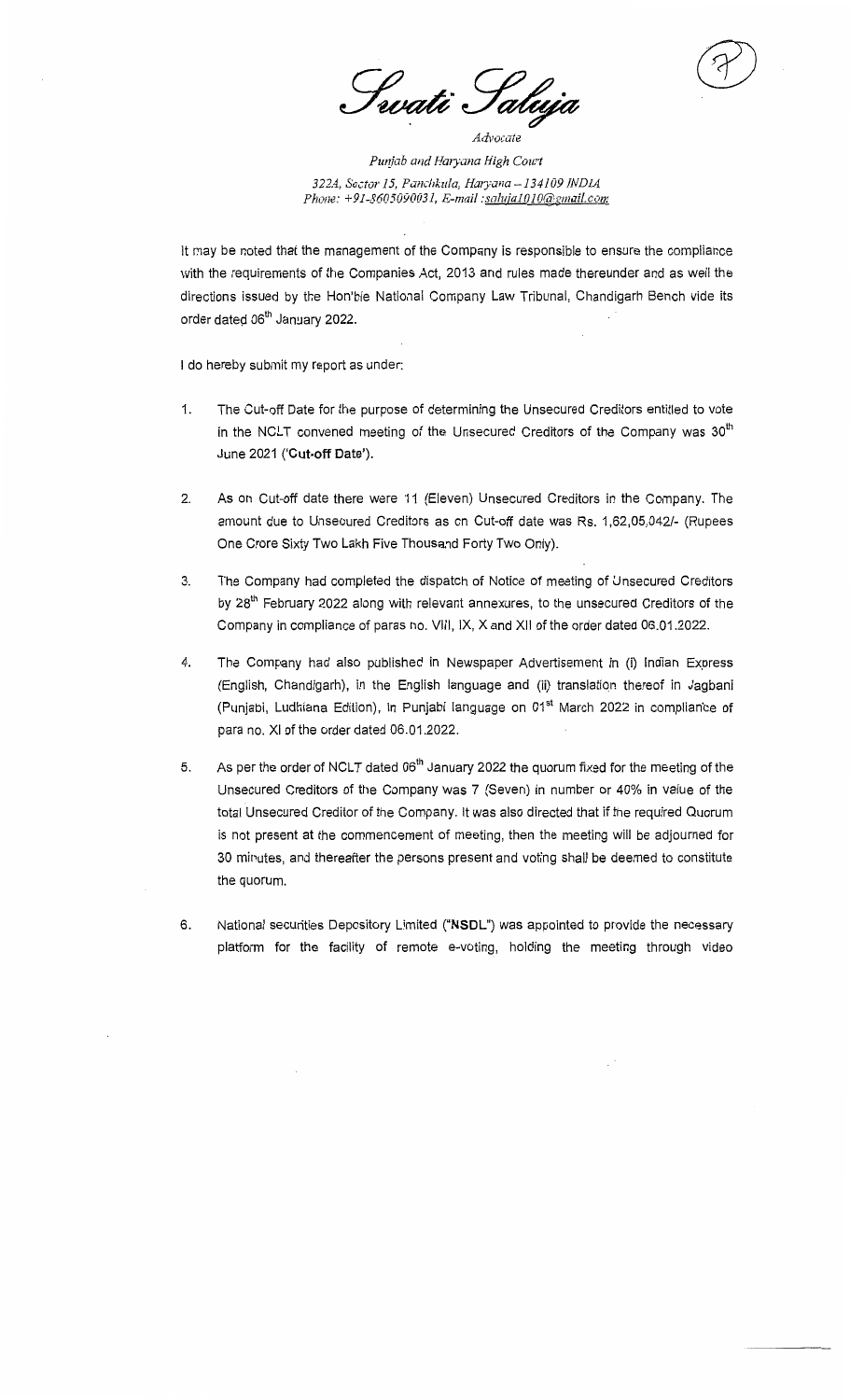1wati Saluja

*Punjab and Haryana High Cow1*  322A, Sector 15, Panchkula, Haryana - 134109 INDIA *Phone: +91-8605090031, E-mail :saluja1010@gmail.com* 

conferencing, conduct e-voting during the meeting in a secured manner, to handle and supervise the entire process of conducting the meeting through video conferencing and processing of data relating to the meeting and voting. Executives of NSDL provided all the necessary support in connection with the convening, holding, and conducting of the meeting, remote e-voting facility and e-voting during the meeting.

- 7. The remote e-voting facility was made available to the Unsecured Creditors and period for the same commenced on  $30<sup>th</sup>$  March 2022 (9:00 a.m. IST) and ended on 02<sup>nd</sup> April 2022 (5:00 p.m. IST) in compliance of para no. XIII of the order dated  $06<sup>th</sup>$  January 2022.
- 8. That as directed by the Hon'ble Tribunal, the meeting of the Unsecured Creditors of Hero Motors Limited was duly convened and held on Sunday, 03'd April 2022 at 12:30 P.M. through video conferencing. Mr. Justice M.S. Sullar (Retd.), Chairperson for the meeting, Mr. Karanveer Jindal, Advocate, the Alternate Chairperson, and the undersigned, being the Scrutinizer of the meeting, attended the meeting through video conferencing.
- 9. The Chairperson (via video conferencing) commenced the Meeting at 12:30 P.M. As per Attendance records (enclosed herewith as **Annexure 1),** 4 (Four) Unsecured Creditors, having value of **INR 1,54,35,328/-** representing **95.25%** (Ninety Five decimal Two Five percent) of the total dues outstanding towards Unsecured Creditors as on Cut-off Date, were present at the meeting and hence, the Chairperson declared it to be valid quorum, as required in the NCLT's order, for the meeting. The Notice of meeting and the Scheme were taken as read by the Unsecured Creditors (who attended the meeting either in person or through their authorized representatives) present at the Meeting, following which e-voting process was initiated.
- 10. On conclusion of the voting, complete detail of the e-votes cast by the Unsecured Creditors of the Company in the meeting conducted via video conferencing as well as those during remote e-voting facility window (as mentioned above), was provided to me by NSDL. The list (Referred to as "Result File :119416") along with the KYC Documents and Authority letters of the persons who have attended the meeting through Video Conferencing are enclosed herewith as **Annexure 2(Colly).**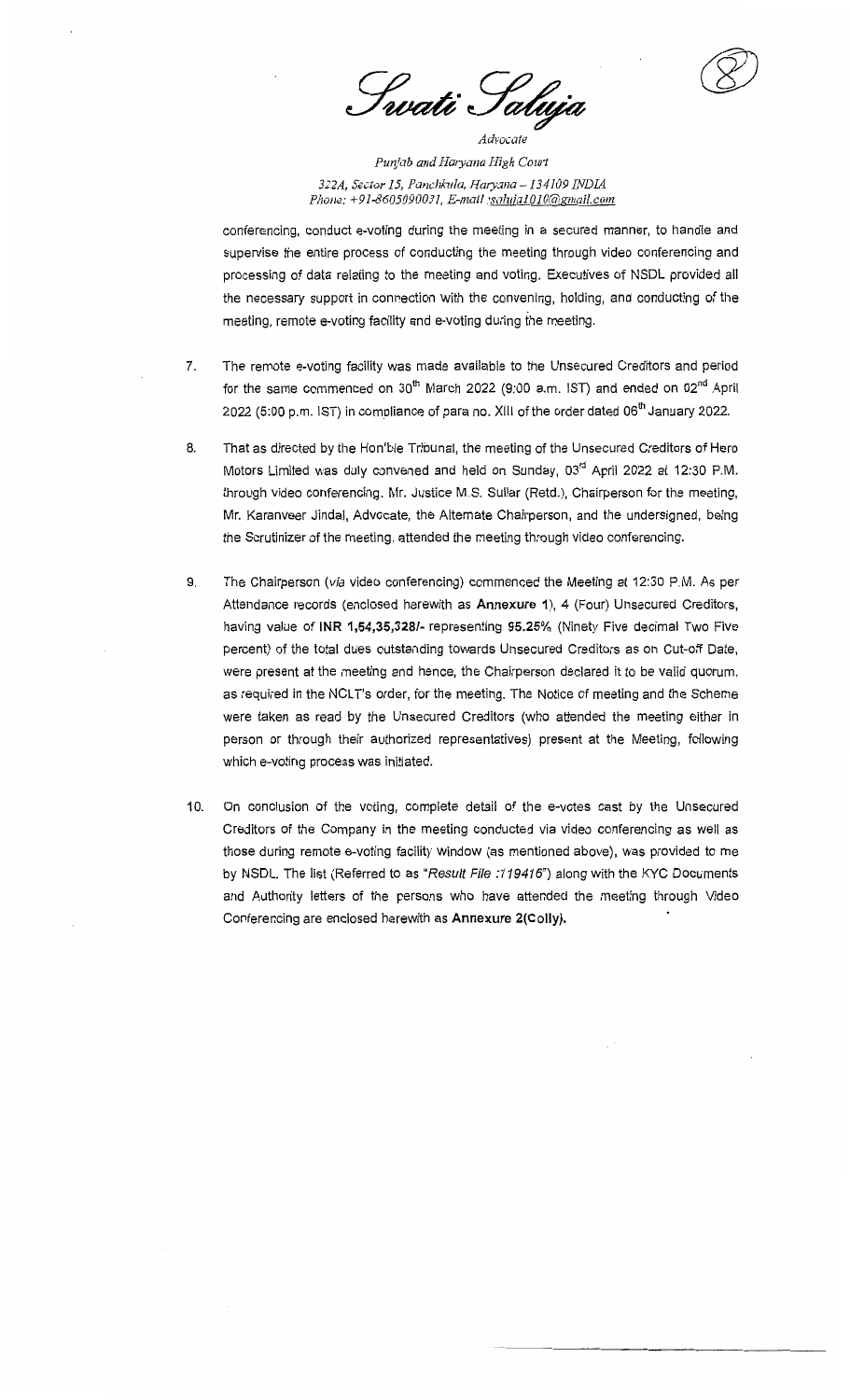Swati Saluja

*Punjab andHmyana High Court 322A, &ctor 15, Panchkitla, Haryana-134109 JNDJA Phone: +91-8605090031, E-mail :safujaJOIO@!gmail.com* 

- 11. No vote was found to be invalid.
- 12. The relevant records relating to remote e-voting and e-voting during the Meeting are under my safe custody and will be handed over to the Chairperson appointed for this meeting and/ or Authorized Representative of the Company, for safe keeping.
- 13. The result of the voting (by way of remote e-voting as well as voting through e-voting system during the meeting) is given as under:

| S. No. | Particulars                                 | No. of | Value of Votes /        |
|--------|---------------------------------------------|--------|-------------------------|
|        |                                             | Voters | <b>Outstanding Debt</b> |
|        |                                             |        | Balance as on 30-Jun-   |
|        |                                             |        | 2021                    |
|        | Unsecured Creditors who<br>during<br>voted  | 5      | 1,54,42,828             |
|        | remote e-voting window                      |        |                         |
| 2      | Unsecured Creditors who voted using live e- |        |                         |
|        | voting system in the meeting                |        |                         |
| 3      | Unsecured Creditors present in the meeting  |        |                         |
|        | but not voted by any means                  |        |                         |
| 4      | Invalid Votes                               |        |                         |
|        | <b>Net Valid Votes</b>                      | 5      | 1,54,42,828             |
|        | (1+2-4)                                     |        |                         |
|        |                                             |        |                         |

## **Votes cast in favor of the resolution:**

| No. of Unsecured                          | Total Debt Balance<br>outstanding as on<br>30 <sup>th</sup> June 2021 (In<br>Rupees) | % of Valid Votes                             |                                   |  |
|-------------------------------------------|--------------------------------------------------------------------------------------|----------------------------------------------|-----------------------------------|--|
| Creditors / Authorized<br>Representatives |                                                                                      | In terms of number of<br>Unsecured Creditors | In terms of<br>outstanding amount |  |
|                                           | 1,54,42,828/-                                                                        | 100%                                         | 100%                              |  |